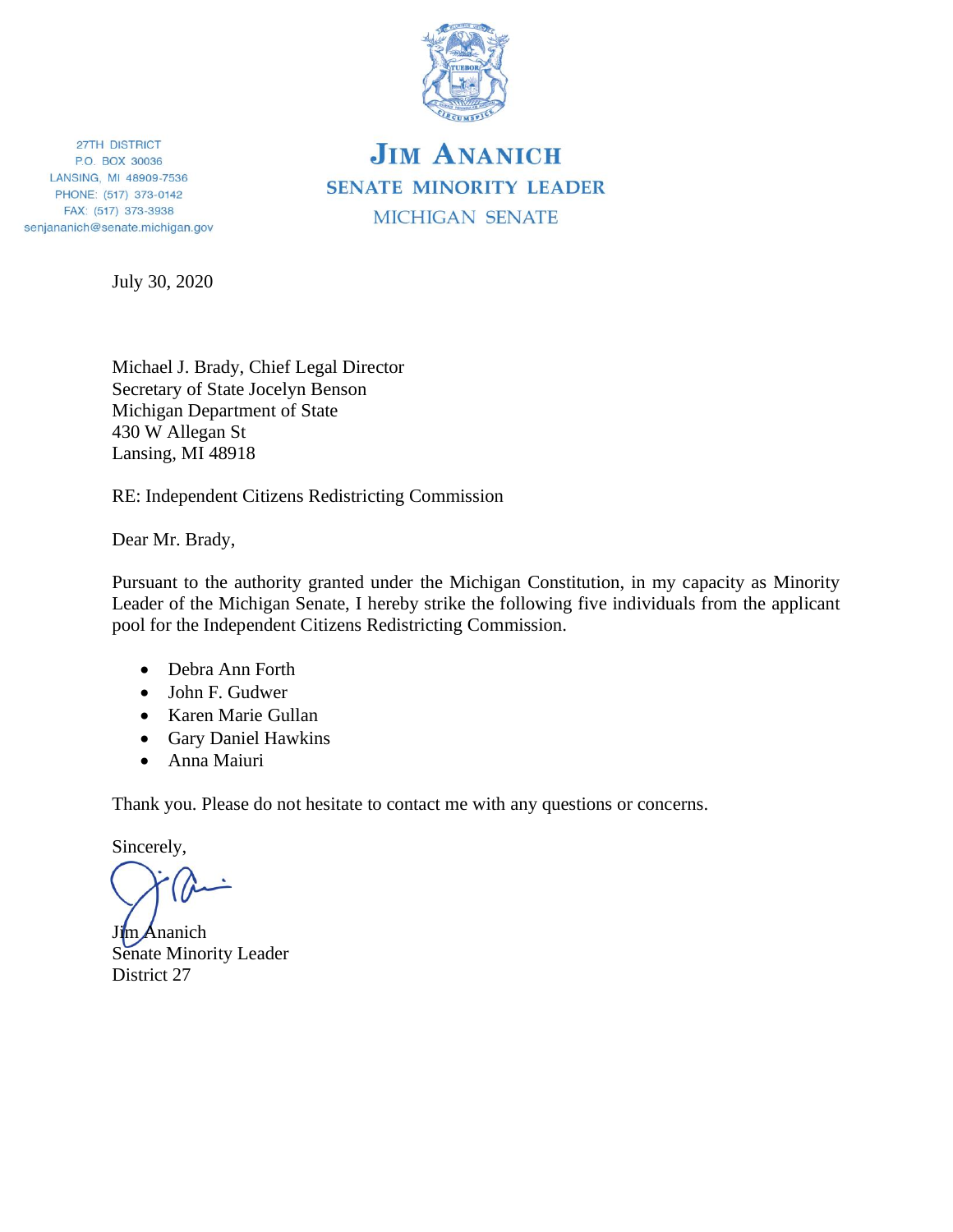

## **MIKE SHIRKEY SENATE MAJORITY LEADER** MICHIGAN SENATE

**16TH DISTRICT** P.O. BOX 30036 LANSING, MI 48909-7536 PHONE: (517) 373-5932 FAX: (517) 373-5944 mikeshirkey@senate.michigan.gov

July 31, 2020

Secretary of State Jocelyn Benson Richard H. Austin Building P.O. Box 30204 430 W. Allegan St. 4th Floor Lansing, MI 48909

**Secretary Benson:** 

Pursuant to my duty as the Majority Leader of the Michigan Senate under Article IV, Section 6(2)(e) of the 1963 Michigan Constitution please remove the following applicants from the pools:

- #3023 Stanley Steven Kogut
- #3228 Michael Libbee
- #393 Haseeb Moten
- #50457 Joseph Antonio Signore
- #47768 William Keil Wolf

Sincerely,

Hikey

**Mike Shirkey** Senate Majority Leader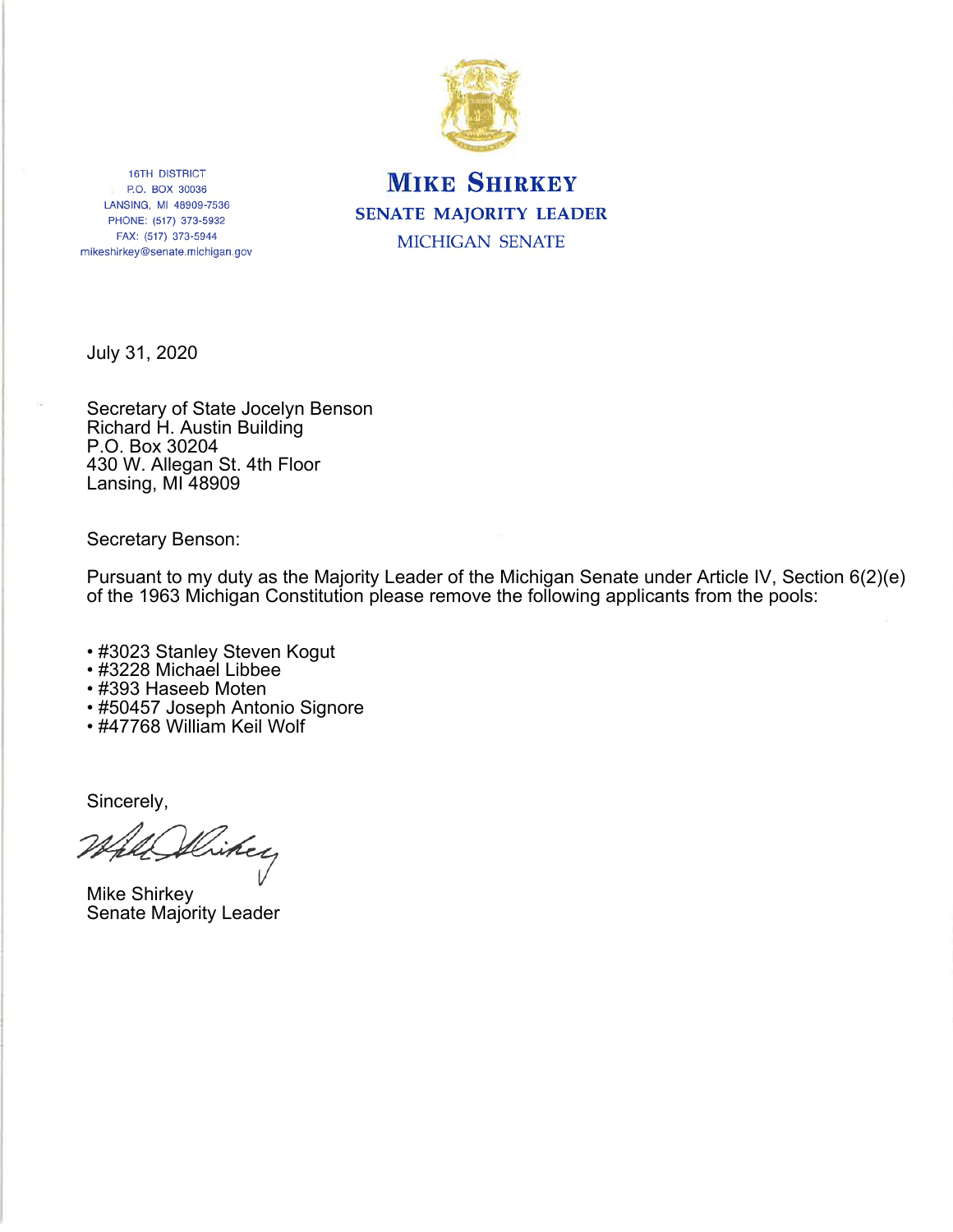

**37TH DISTRICT** STATE CAPITOL PO BOX 30014 LANSING, MI 48909-7514 PHONE: (517) 373-1793 E-MAIL: christinegreig@house.mi.gov **MICHIGAN HOUSE OF REPRESENTATIVES** 

## **CHRISTINE GREIG**

**HOUSE DEMOCRATIC LEADER** 

July 31, 2020

Michael Brady Chief Legal Director Michigan Department of State Richard H. Austin Building 430 W. Allegan Street, 4th Floor Lansing, Michigan 48909

Dear Mr. Brady:

Pursuant to Article IV, Section 6(2)(e) of the Michigan Constitution of 1963, as minority leader of the Michigan House of Representatives, I hereby strike the following individuals from the Independent Citizens Redistricting Commission applicant pool:

- 1. Mark J. Long, Application ID # 25716
- 2. Larry Robinson, Application ID # 73827
- 3. Donna Jensen, Application ID # 129363
- 4. Rena Valentine, Application ID # 132446
- 5. Adam Timmer, Application ID # 134225

Should you have any questions or require further information on this matter, please contact Nathan Triplett, Democratic Legal Counsel, at NTriplett@house.mi.gov.

Sincerely,

Christie Dreig

Christine Greig Democratic Leader Michigan House of Representatives

CEG/nat